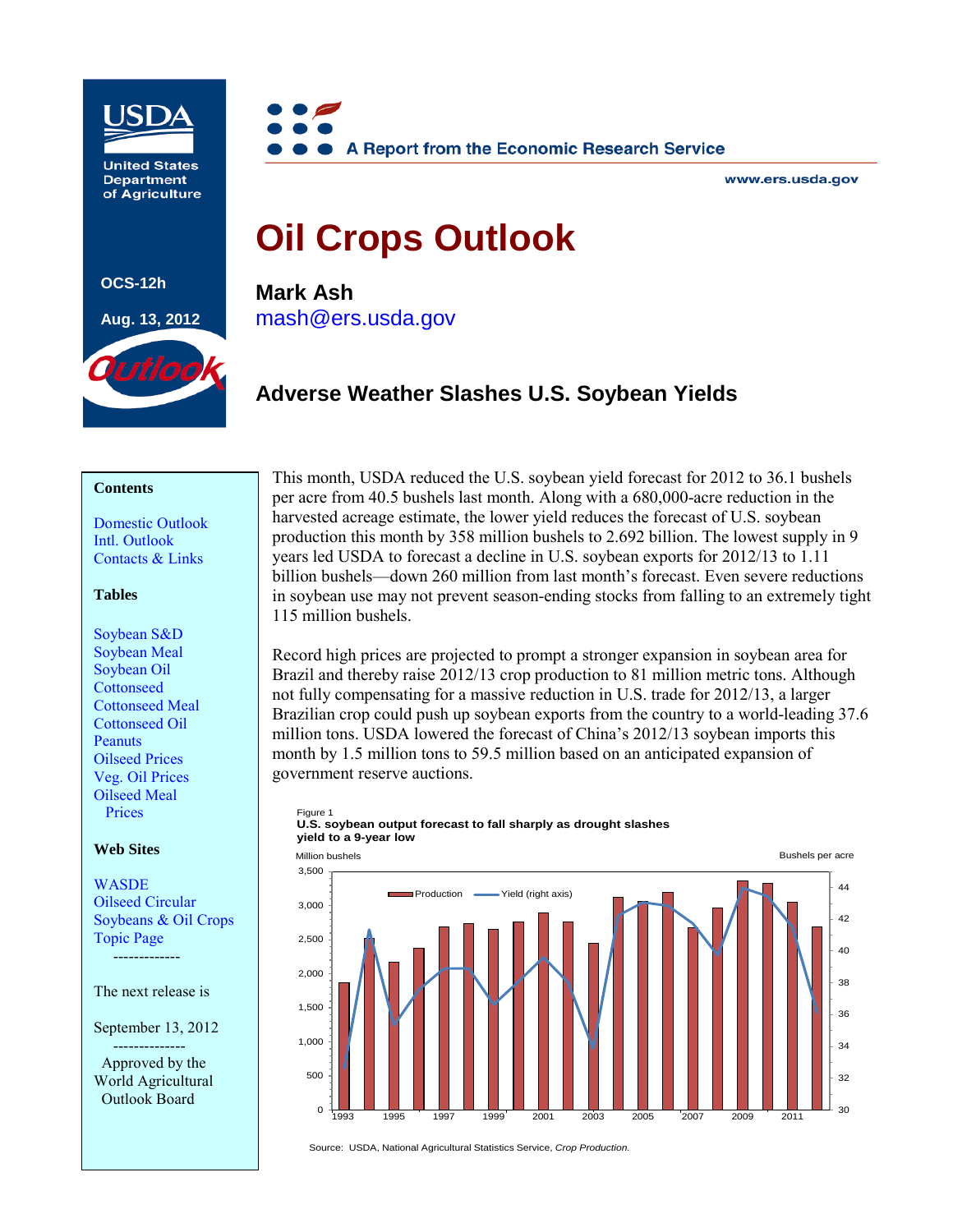# <span id="page-1-0"></span>*Midwestern Soybean Yields Wither Under Scorching Heat and a Prolonged Drought*

In desperate need of moisture, soybean crops throughout the Midwest continued to deteriorate last month. Most of the Corn Belt received less than half of normal July rainfall, intensifying the drought and spreading it into formerly favorable parts of the upper Midwest. Even where light and scattered rains did appear, soils have continued to dry out with unrelentingly extreme heat. According to the National Climatic Data Center, the Midwest had its hottest July since 1936. Severe moisture deficits are causing soybean plants to abort blossoms that would later develop into pods. Every day that the rains are delayed shortens the period in which pods can form and the beans in them can grow. Pod development this year started well ahead of average, with 71 percent of the acreage forming pods by August 5 compared to the 5-year average of 53 percent. A good rainfall could still help existing pods to fill, but the yield damage may be irreversible as a stressed soybean plant seldom adds on much more new flowering or pods. Soybean harvesting should commence on many Southern farms by the end of August.

Based on its first objective yield survey of 2012 crops, USDA forecast a U.S. average yield for soybeans at 36.1 bushels per acre versus 40.5 bushels last month. Lower soybean yields are expected this year for every one of the top 10 soybeangrowing States, which collectively account for 74 percent of total acreage. More soybeans will be produced this year for only a handful of mostly Southern States, where weather conditions have been generally favorable. A large share of the country's soybean crop that is rated in good-to-excellent condition is in the Mississippi Delta and Southeast regions, although together they comprise no more than 15 percent of the total acreage.

Some soybean fields with very poor expected yields are unlikely to be harvested this year. Any crops expected to yield less than 10 bushels per acre can be cut for hay and used as forage for cattle. As of August 5, 39 percent of U.S. soybeans were rated in poor-to-very poor condition. These are the worst conditions ever indicated by USDA's data series, which includes the disastrous 1988 drought. The conditions data correspond with this month's reduction in the 2012/13 estimate of harvested soybean acreage by 680,000 acres to 74.6 million. In combination with a lower yield, U.S. soybean production is forecast down 358 million bushels from last month to 2.692 billion. The U.S. soybean crop in 2012 would be the smallest since 2007 despite the third-highest acreage ever sown.

# *Loss of U.S. Soybean Supplies To Force Global Rationing of Demand*

Minimal beginning stocks of soybeans (145 million bushels) are expected for 2012/13, so there is little to cushion the impact of a much smaller U.S. crop. Total supplies would plunge to a 9-year low. The capacity to export may be where the supply losses are felt most acutely. USDA forecasts a decline for U.S. soybean exports in 2012/13 to 1.11 billion bushels—down 260 million from last month's forecast. The critical role of these exports in international trade means that demand must be rationed worldwide. At the moment, however, there are few signs that this rationing process has begun. Old-crop exports of U.S. soybeans were still moving at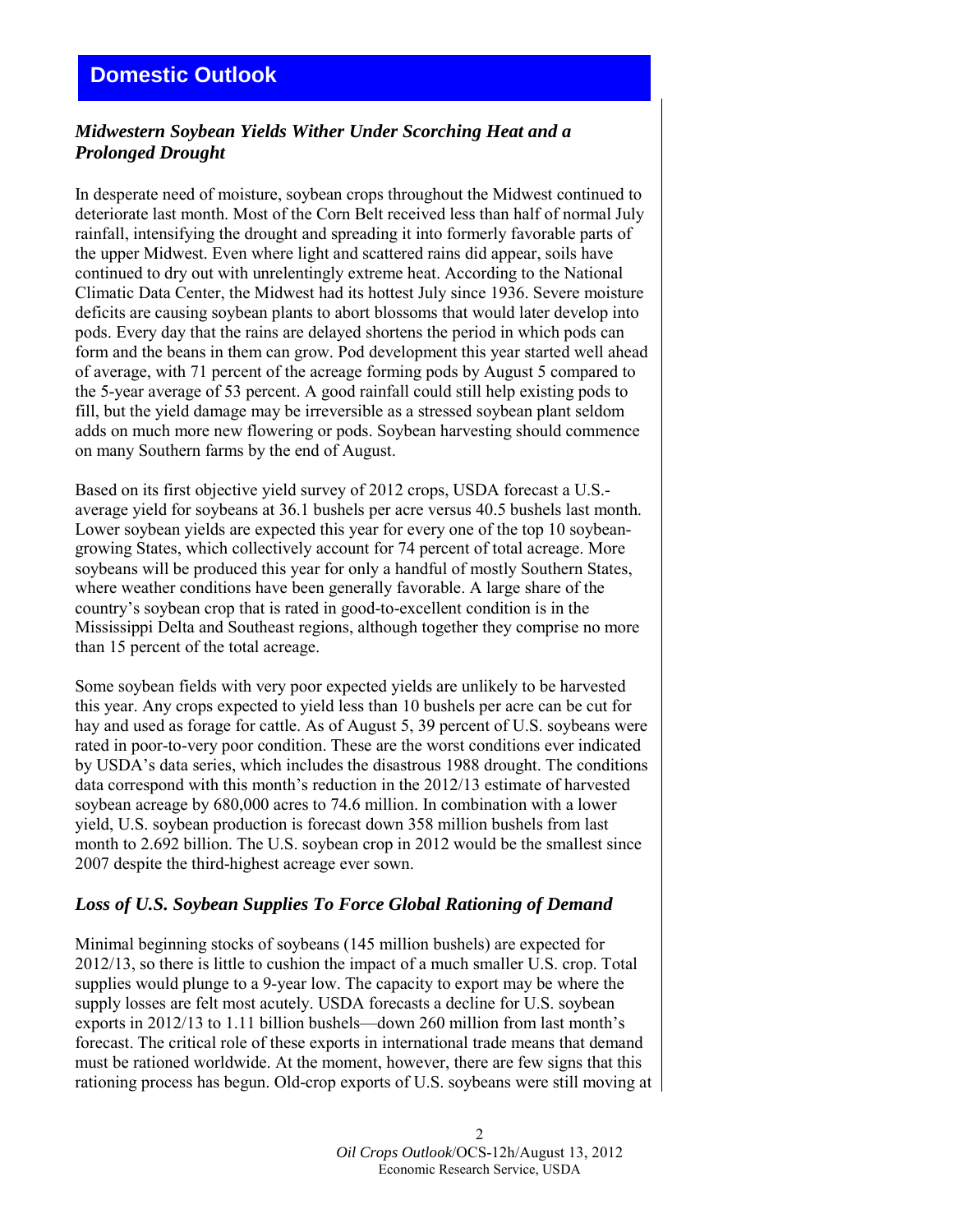a seasonally strong pace this summer and were forecast up 10 million bushels this month to 1.35 billion for 2011/12.

For new-crop soybeans, U.S. export sales as of August 2 were up 71 percent from a year earlier. Outstanding sales already make up just over half of total projected shipments for the year. The fast pace is primarily due to an earlier increase of sales commitments to China. The sudden increase in prices, though, will soon have a major impact on world trade. A rising cost for shipping soybeans will be another factor for the U.S. export market. Low water levels this summer on the Mississippi River—the main transportation artery for U.S. crops—are restricting the width and weight of barge loads headed down to ports at the Gulf of Mexico.

Within the United States, feed rationing is likely unavoidable but probably not immediate. Depending on how far ahead livestock producers hedged their costs for corn and soybean meal, they may be able to preserve feeding margins for an extended period. After that, initial signs of feed rationing could be observed for the poultry sector, where feed costs make up approximately two-thirds of the cost of producing a chicken. Indexes of feed cost to poultry prices have already jumped sharply this summer. Also, domestic hog feeding should start being scaled back by early 2013 with rising slaughter and reduced farrowing. USDA sharply lowered its forecast of 2012/13 domestic soybean meal use this month by 1.1 million short tons to 29.3 million, versus 31.65 million tons for 2011/12.

Likewise, the extraordinarily high prices should curtail export demand for soybean meal. U.S. shipments for 2012/13 are forecast at 7 million short tons—a dramatic decline from last month's forecast at 8.1 million and expected 2011/12 exports of 9.5 million. Weaker use of U.S. soybean meal in both foreign and domestic markets would erode the demand for soybeans by processors. Although current processing margins are good, USDA anticipates a steep drop for the 2012/13 domestic soybean crush to 1.515 billion bushels, which is 95 million bushels below last month's forecast and well below this year's crush at 1.69 billion. Even these severe reductions in use may not prevent season-ending soybean stocks from falling to an extremely tight 115 million bushels.

#### *Prices for Soybeans and Soybean Meal Soar*

USDA expects the tightening supply outlook for soybeans to raise the U.S. average farm price in 2012/13 to \$15.00-\$17.00 per bushel from \$12.45 this year. Soybean prices are likely to peak between now and February 2013. Based on expectations for improved South American crops next year, futures contracts for March 2013 and beyond are priced considerably lower than nearby contracts. Until then, the burden of fulfilling global soybean demand falls primarily on U.S. supplies. The shortfall in the U.S. crop greatly complicates that task, however, meaning that further price increases may be needed to temper soybean use. In only a month, the U.S. Gulf export price for soybeans in July surged to an all-time high of \$17.51 per bushel from the June average of \$14.86. Even so, export prices in Brazil and Argentina were even higher than that. South American soybean prices will not be competitive again with U.S. exports for several months due to a rapid depletion of stocks. Soybean shipments from Brazil and Argentina will soon tumble as processors there may have barely enough stocks to keep their own crushing plants operating continuously through the next 6 months.

> 3 *Oil Crops Outlook*/OCS-12h/August 13, 2012 Economic Research Service, USDA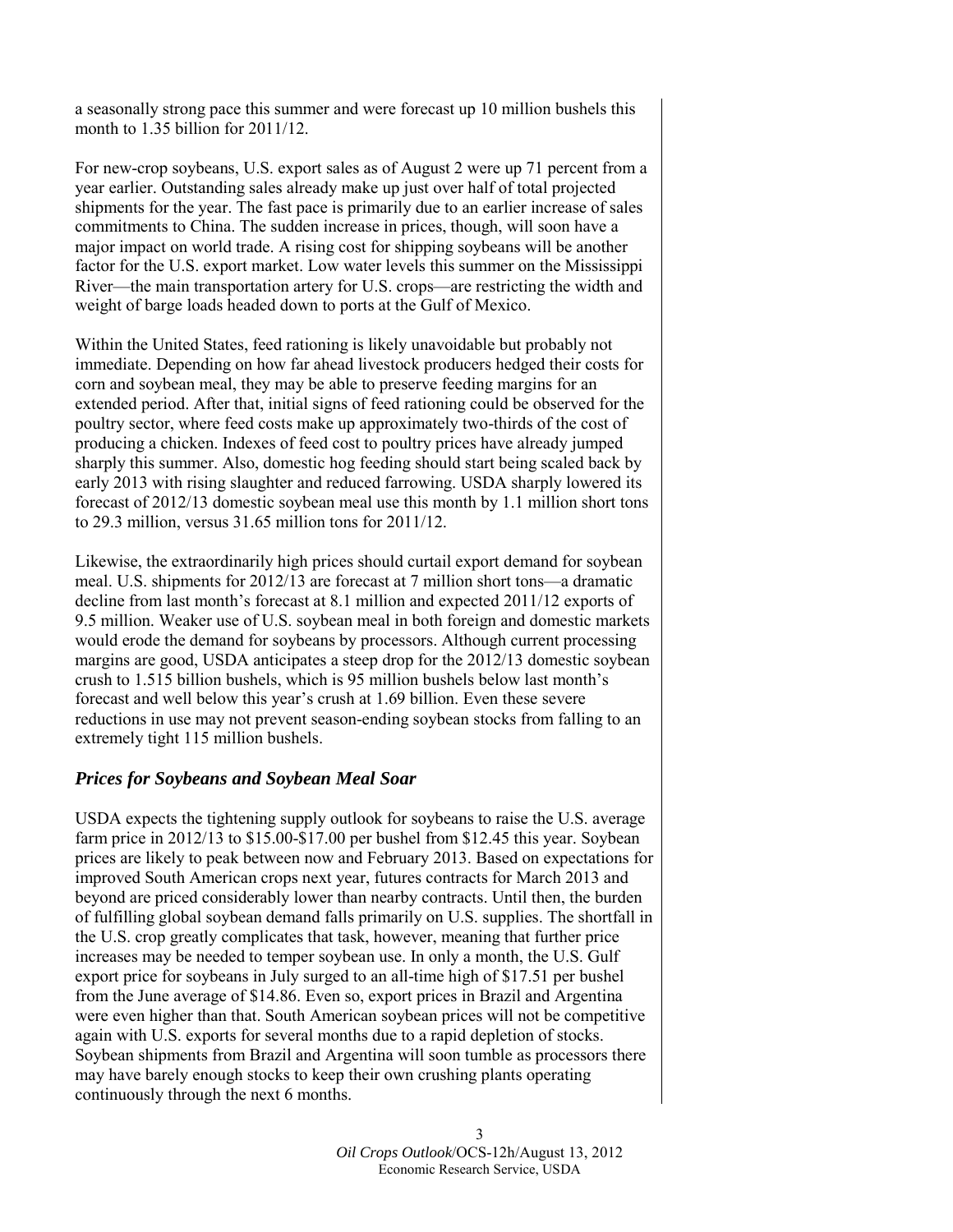U.S. prices for soybean meal should stay at very high current levels for the first half of 2012/13. By the second half of the marketing year, prices should ease with a contraction in livestock feeding and an improvement in South American supplies. Central Illinois prices for soybean meal set an all-time monthly high in July at \$516 per short ton. The season-average price for 2012/13 is forecast at \$460-\$490 per short ton—well above the average forecast this year at \$390 per ton.

The price rise for soybean oil has been more subdued than the rally in soybean and soybean meal values. The impact of a large prospective reduction in soybean oil output is being dampened by currently ample inventories. In the year ahead, however, soybean oil prices will gradually gain support with a steep decline in stocks. Compared to a July average price of nearly 52 cents per pound, next year's season-average price for soybean oil is seen up to 53-57 cents per pound.

Ending stocks of soybean oil in 2012/13 could be halved to 1.3 billion pounds from this year's expected carryout of 2.6 billion—resulting from a faster decline in production than use. Domestic use of soybean oil would drop to 17.6 billion pounds from 18.3 billion in 2011/12. Also, exports of soybean oil would be limited to only the closest markets where there is a dominant U.S. advantage in transportation. U.S. soybean oil exports for 2012/13 are forecast down to 1.2 billion pounds as international trade shifts to more competitive exports of South American soybean oil and Southeast Asian palm oil. A decline in exports may not delay the market tightening by very much, anyway, as the export outlook for this year (at 1.35 billion pounds) is already quite low.

# *Record U.S. Peanut Crop Is Anticipated To Boost Supplies*

U.S. production of peanuts is expected to swell this year based on a 35-percent increase in sown acreage and a forecast record yield. Higher peanut yields are forecast for every State this year, which will raise the national average yield to 3,562 pounds per acre. In contrast to the Midwest, abundant summer precipitation fell all across the Gulf Coast. Growing conditions in the Southern Plains are also vastly improved from the historic drought there last year. As of August 5, 69 percent of the country's peanuts were rated in good-to-excellent condition.

The U.S. peanut crop for 2012 is estimated to 5.3 billion pounds—46 percent higher than last year and topping the previous 2008 record. Georgia—with the biggest increase in acreage and a record yield—will account for 55 percent of the increase in this year's production. All-time high peanut yields are also forecast this year for Florida, North Carolina, and Oklahoma.

A strong recovery in peanut supplies would help to boost demand and restore a more typical level of stocks. U.S. peanut exports may benefit the most in 2012/13 by improving 27 percent to 665 million pounds. Continued growth in the domestic food use of peanuts is also likely, which USDA forecast up 3 percent to 2.94 billion pounds. A supply surplus could swell season-ending stocks by two-thirds to 1.7 billion pounds. While cash prices for runner-type peanuts have started to ease, the season-average price will be supported by a large percentage of sales that are already contracted.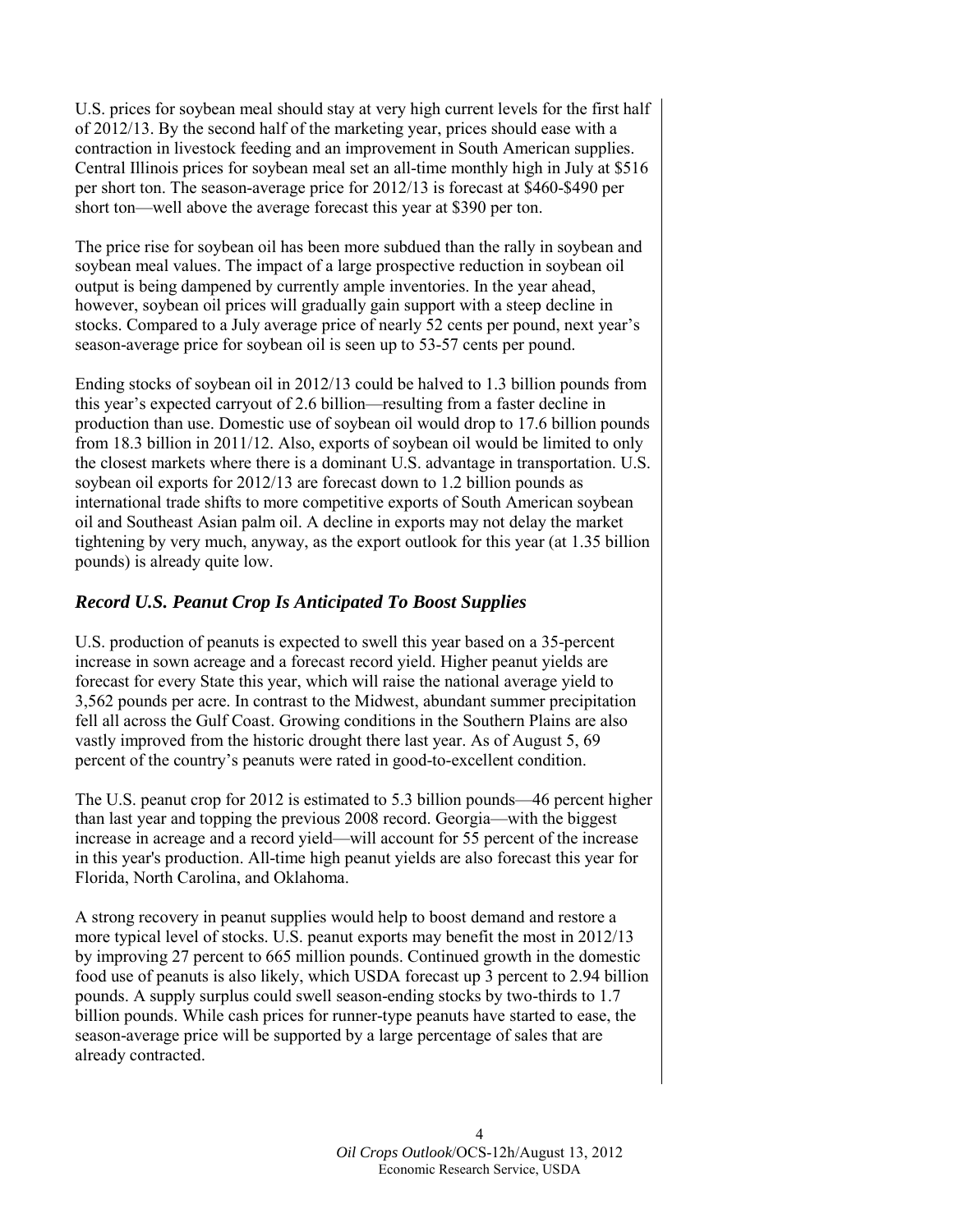# <span id="page-4-0"></span>**International Outlook**



# *Record High Prices To Stimulate More Soybean Area in Brazil*

Despite a large decline in the U.S. crop, global soybean production in 2012/13 is expected to increase to 260.5 million metric tons from 236 million in 2011/12 based on large gains for South America. However, the forecast declined 6.7 million tons this month due to smaller crops for the United States and Canada, which were only partly offset by forecasts of higher output for Brazil and Paraguay.

In July, soybean prices in Brazil had surged nearly 50 percent compared to a year earlier. If tight market fundamentals alone were not already providing enough encouragement for growers in Brazil, their soybean prices have been reinforced by a depreciating exchange rate—down 20 percent against the U.S. dollar since March 1.

Brazilian producers are anticipated responding to these incentives with a 10-percent increase in soybean area for 2012/13 to 27.5 million hectares. Much of the expansion in soybean area may take place in Brazil's Center-West region. Another newly emerging region for crop expansion is in the country's Northeast (Maranhao, Piaui, Tocantins, and Bahia). Improvements in northern ports and transportation infrastructure have made the region more viable for agricultural production. Much of the new cropland area is suitable for double-cropping corn behind a soybean crop.

A larger cropland base is projected to raise Brazil's soybean production to 81 million tons—up 3 million from last month's forecast. If realized, Brazil's 2012/13 soybean crop would be the first ever to surpass the U.S. harvest. A Brazilian soybean crop of this magnitude could push up the country's 2012/13 exports to a world-leading 37.6 million tons.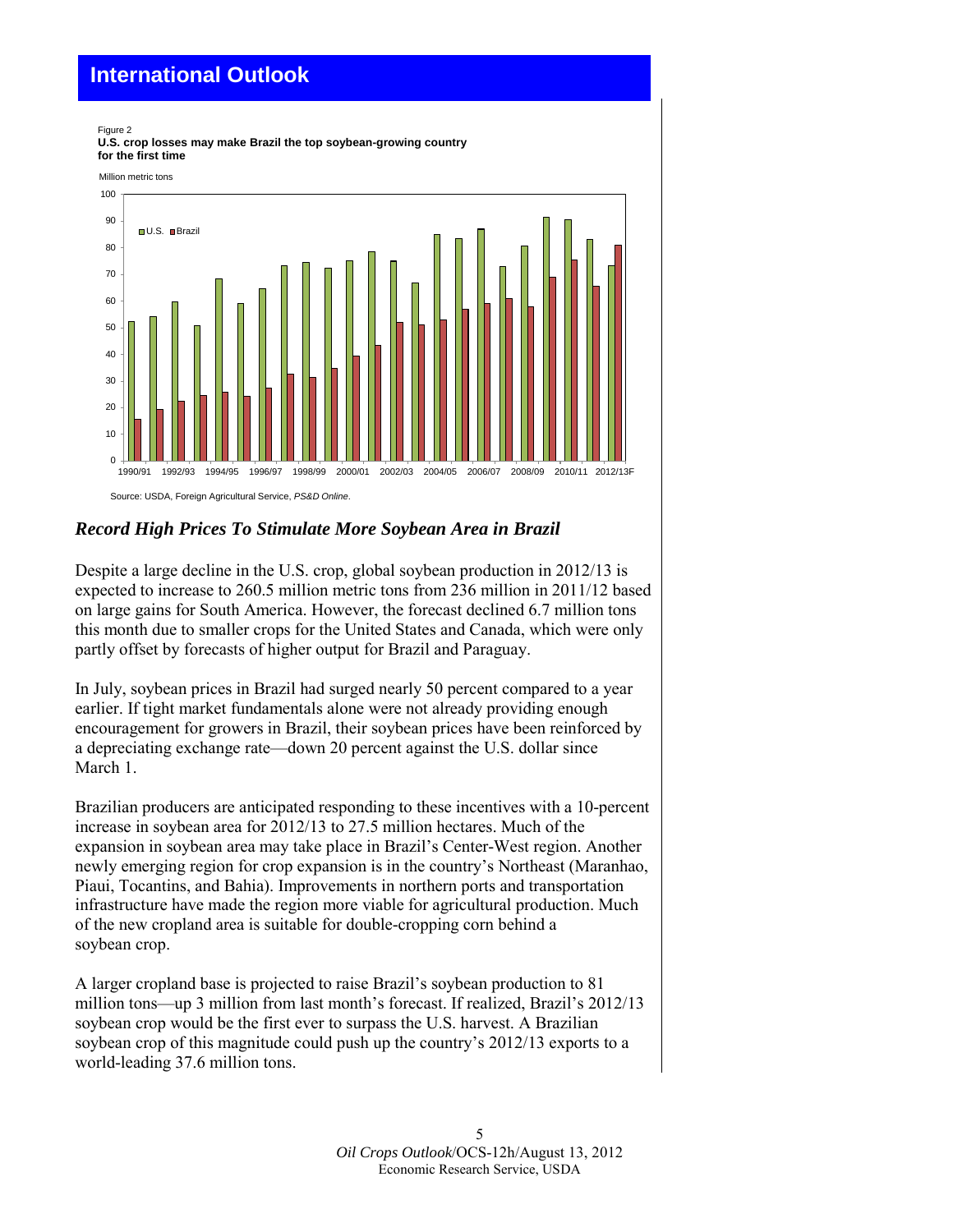# *Supply Scarcity To Limit Growth in Soybean Imports*

A few soybean-importing countries (such as Indonesia) are trying to temper the rise of prices by suspending import duties, but most have little recourse but to absorb the higher costs and attempt to pass them further up the food chain. In the EU-27, Japan, Taiwan, Indonesia, and Mexico, soybean importers are covered for only a small percentage of their import needs for 2012/13. For each of these countries, USDA this month reduced forecasts of 2012/13 soybean imports, which in aggregate were decreased by nearly 1 million tons. Consumption of soybean meal and soybean oil is likely to be curtailed in nearly all of these countries.

In contrast, the top soybean import market in China is comparatively well situated due to an earlier round of purchases. Millions of tons in stocks are currently sitting at the country's ports. In addition, close to half of the country's U.S. sales requirements for 2012/13 have already been booked. By early 2013, these contracted soybean imports could become so valuable (compared to domestic stocks) that some could be sold back into the international market for a handsome profit. In anticipation of this, USDA lowered its forecast of 2012/13 imports by China by 1.5 million tons this month to 59.5 million, versus 57.5 million tons for 2011/12.

Any deferral of soybean imports for China would trim stocks there, which are forecast to decline to 11.8 million tons in 2012/13 from 14.5 million in 2011/12. Eventually, a flush of lower cost new-crop shipments from South America could help to restore these soybean stocks. China's government may facilitate this process by expanding the auctions of soybean stocks from its state reserves to domestic crushers. Although prices at recent auctions of soybean reserves in China were at an all-time high, they were selling at 8-10 percent less than imports, making them more attractive to domestic users. In exchange for an agreement with domestic processors to hold down soybean oil prices, China could subsidize sales of soybean reserves at even lower prices. There might be more momentum behind the auctions after the country's domestic crop is harvested this fall.

# *Hot and Dry Weather Dims Crop Prospects for Sunflowerseed*

Global production of sunflowerseed for 2012/13 is forecast 1.1 million tons lower this month to 36.5 million. This year's reduction (compared to 39.1 million tons last year) is mainly related to disappointing crops for much of southeastern Europe, Ukraine, southern Russia, and Moldova. Formerly, expectations for sunflowerseed crops were good as there was an abundance of moisture for planting in May. Since early July, however, minimal rainfall and extended heat waves in the region have dominated and are causing severe stress to crops. Such weather was present through the flowering and early filling stages of sunflower development. Consequently, the sunflower heads this year are small and the seeds are not well filled.

In Ukraine, the sunflowerseed crop for 2012/13 is forecast 300,000 tons lower this month to 9.2 million. Sunflowerseed exports for Ukraine were trimmed by 150,000 tons (to 300,000) and crush by 100,000 tons (to 9.2 million) from last month's forecasts.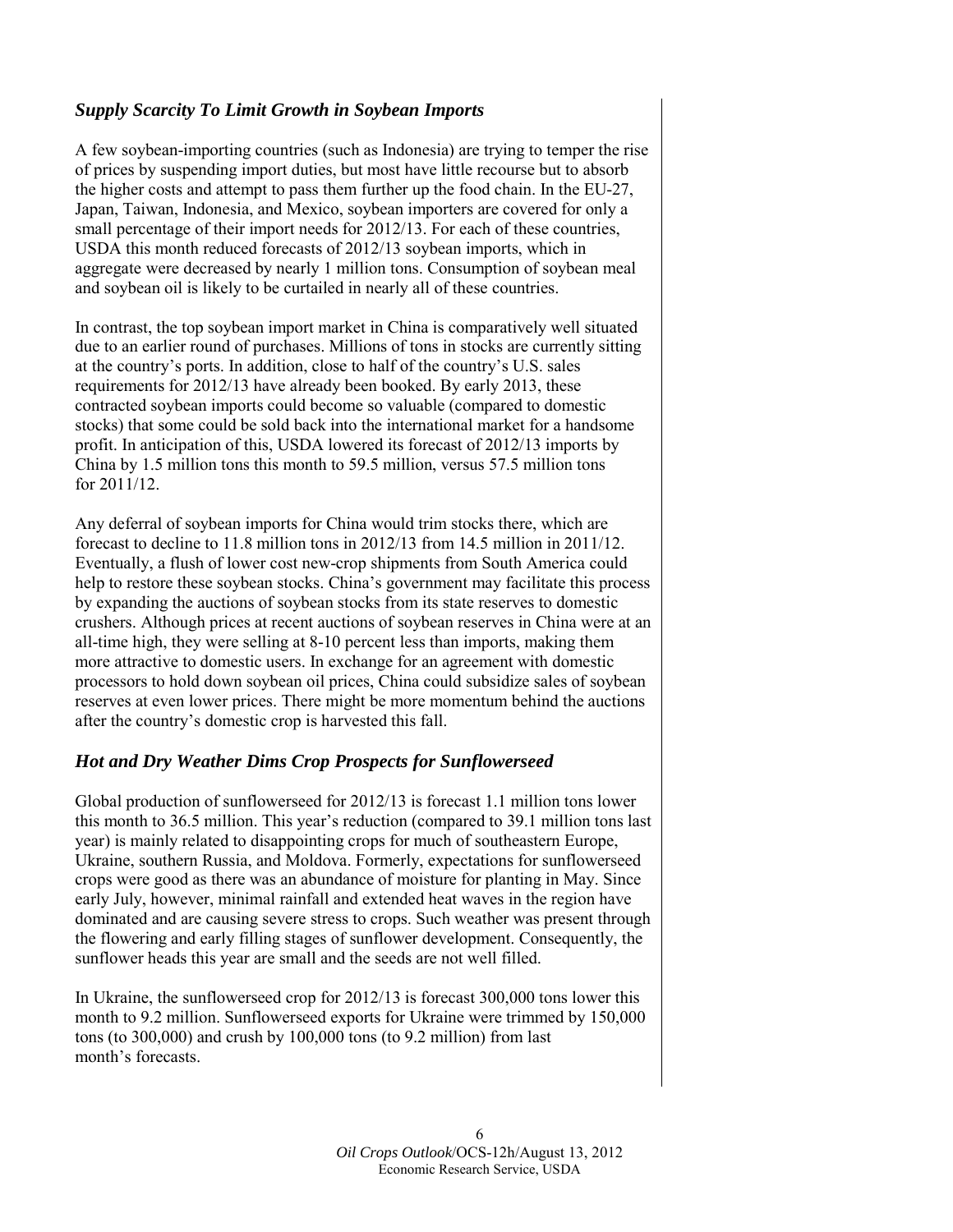Similarly, within the EU-27, smaller sunflowerseed crops are anticipated for Hungary, Romania, and Bulgaria. On the western side of the continent, lower planted area and dry weather are expected to shrink Spain's sunflowerseed output, as well. For the EU-27 overall, 2012/13 sunflowerseed production is forecast at 7.3 million tons—700,000 tons lower than last month. With limited supplies in Ukraine and Russia this year, it is unlikely that EU-27 imports of sunflowerseed can compensate for a domestic shortfall. A tighter supply of sunflowerseed may reduce the EU crush to 6.8 million tons (from 7 million in 2011/12) while furthering a contraction in season-ending stocks. Larger foreign surpluses of sunflowerseed meal and sunflowerseed oil could expand EU imports of both commodities, which could offset the declines in domestic production.

# *Slow Advance of Summer Monsoon in India May Reduce Sown Area for Peanuts and Cotton*

Although monsoon rains finally reached the soybean-growing regions of central India by mid-July, the northern and western parts of the country are still awaiting their arrival. In the western state of Gujarat, cumulative summer rainfall through August 5 was only 30 percent of average. Gujarat is India's top production region for peanuts and sowing progress for the crop is well down from last year. Other northwestern States also have moisture deficits that are affecting the planting of peanuts, cotton, and sunflowerseed. The country's overall peanut area for 2012/13 is estimated 600,000 hectares lower this month to 5 million. Assuming average yields, this would reduce Indian peanut production to 4.95 million tons, compared to the previous forecast of 5.8 million and 5.5 million for 2011/12. The crushing of peanuts in India is expected to be reduced accordingly to 3.6 million tons.

Similarly, monsoon-related planting delays will contribute to a reduction in Indian cotton area of 11 percent this year to 10.8 million hectares. Two-thirds of India's cotton is produced in the western part of the country, where it is primarily rain fed. Lower area and yields for cotton would reduce Indian production of cottonseed for 2012/13 to 10.2 million tons from last year's record 11.3 million. As a result, cottonseed crushing is expected to decline to 8.1 million tons from 8.4 million last year. Output reductions for peanut oil, cottonseed oil, and sunflowerseed oil in India might need to be offset with additional imports of soybean oil, which are forecast 200,000 tons higher this month to 970,000 tons.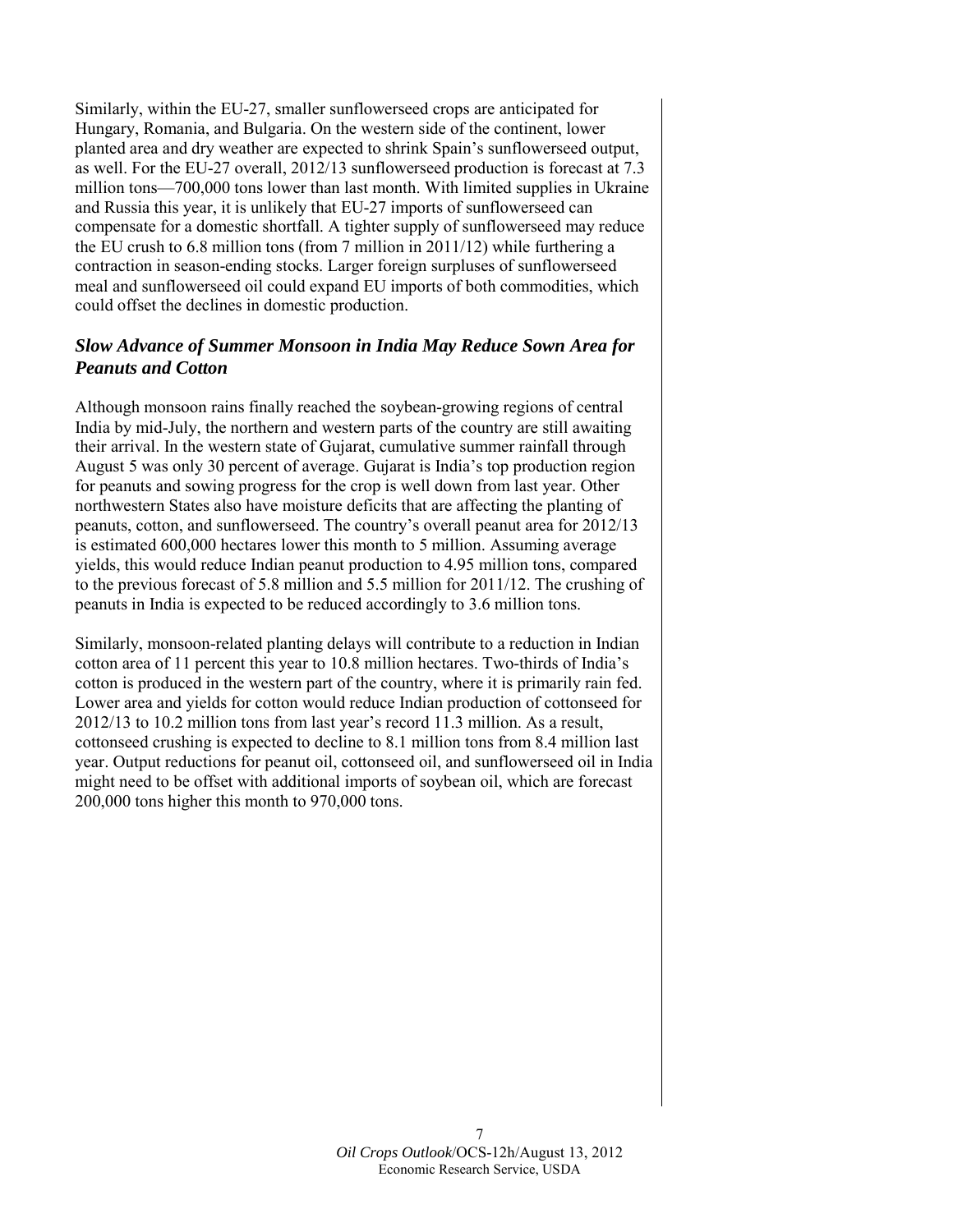# <span id="page-7-0"></span>**Contacts and Links**

#### **Contact Information**

Mark Ash (soybeans, vegetable oils), (202) 694-5289, [mash@ers.usda.gov](mailto: mash@ers.usda.gov) Verna Daniels (web publishing), (202) 694-5301, [vblake@ers.usda.gov](mailto: vblake@ers.usda.gov)

#### **Subscription Information**

 Subscribe to ERS' e-mail notification service a[t http://www.ers.usda.gov/subscribe-to](http://www.ers.usda.gov/subscribe-to-ers-e-newsletters.aspx)[ers-e-newsletters.aspx](http://www.ers.usda.gov/subscribe-to-ers-e-newsletters.aspx) to receive timely notification of newsletter availability. Printed copies can be purchased from USDA Order desk by calling 1-800-999-6779 (specify the issue number).

To order printed copies of the five-field crop newsletters—cotton and wool, feed, rice, oil crops, and wheat—as a series, specify series SUB-COR-4043.

#### *Data*

Monthly tables from *Oil Crops Outlook* are available in Excel (.xls) spreadsheets at [http://www.ers.usda.gov/publications/ocs-oil-crops-outlook/.](http://www.ers.usda.gov/publications/ocs-oil-crops-outlook/) These tables contain the latest data on the production, use, imports, exports, prices, and textile trade of cotton and other fibers.

# *Recent Reports*

Estimating the Substitution of Distillers' Grains for Corn and Soybean Meal in the U.S. Feed Complex [http://www.ers.usda.gov/publications/fds-feed-outlook/fds11i01.pdf](http://www.ers.usda.gov/publications/fds-feed-outlook/fds11i01.aspx)

Corn-based dry-mill ethanol production and that of its coproducts—notably distillers'dried grains with soluble (DDGS)—has surged in the past several years. The U.S. feed industry has focused on the size of this new feed source and its impact on the U.S. feed market, particularly the degree that DDGS substitute for corn and soybean meal in livestock/poultry diets and reduce ethanol's impact on the feed market. This study develops a method to estimate the potential use of U.S. DDGS and its substitutability for corn and soybean meal in U.S. feed rations.

# *Related Websites*

Oil Crops Outlook, <http://usda.mannlib.cornell.edu/MannUsda/viewDocumentInfo.do?documentID=1288> WASDE, <http://usda.mannlib.cornell.edu/MannUsda/viewDocumentInfo.do?documentID=1194> Oilseed Circular, [http://www.fas.usda.gov/oilseeds\\_arc.asp](http://www.fas.usda.gov/oilseeds_arc.asp) Soybeans and Oil Crops Briefing Room, <http://www.ers.usda.gov/topics/crops/soybeans-oil-crops.aspx>

The U.S. Department of Agriculture (USDA) prohibits discrimination in all its programs and activities on the basis of race, color, national origin, age, disability, and, where applicable, sex, marital status, familial status, parental status, religion, sexual orientation, genetic information, political beliefs, reprisal, or because all or a part of an individual's income is derived from any public assistance program. (Not all prohibited bases apply to all programs.) Persons with disabilities who require alternative means for communication of program information (Braille, large print, audiotape, etc.) should contact USDA's TARGET Center at (202) 720-2600 (voice and TDD). To file a complaint of discrimination write to USDA, Director, Office of Civil Rights, 1400 Independence Avenue, S.W., Washington, D.C. 20250-9410 or call (800) 795-3272 (voice) or (202) 720-6382 (TDD). USDA is an equal opportunity provider and employer.

#### 8 *Oil Crops Outlook*/OCS-12h/August 13, 2012 Economic Research Service, USDA

#### **E-mail Notification**

Readers of ERS outlook reports have two ways they can receive an e-mail notice about release of reports and associated data.

• Receive timely notification (soon after the report is posted on the web) via USDA's Economics, Statistics and Market Information System (which is housed at Cornell University's Mann Library). Go to [http://usda.mannlib.cornell.edu/Ma](http://usda.mannlib.cornell.edu/MannUsda/aboutEmailService.do) nnUsda/aboutEmailService.do and follow the instructions to receive email notices about ERS, Agricultural Marketing Service, National Agricultural Statistics Service, and World Agricultural Outlook Board products.

• Receive weekly notification (on Friday afternoon) via the ERS website. Go to [http://www.ers.usda.gov/subscribe](http://www.ers.usda.gov/subscribe-to-ers-e-newsletters.aspx)to-ers-e-newsletters.aspx and follow the instructions to receive notices about ERS outlook reports, *Amber Waves* magazine, and other reports and data products on specific topics. ERS also offers RSS (really simple syndication) feeds for all ERS products. Go to [http://www.ers.usda.gov/rss t](http://www.ers.usda.gov/rss)o get started.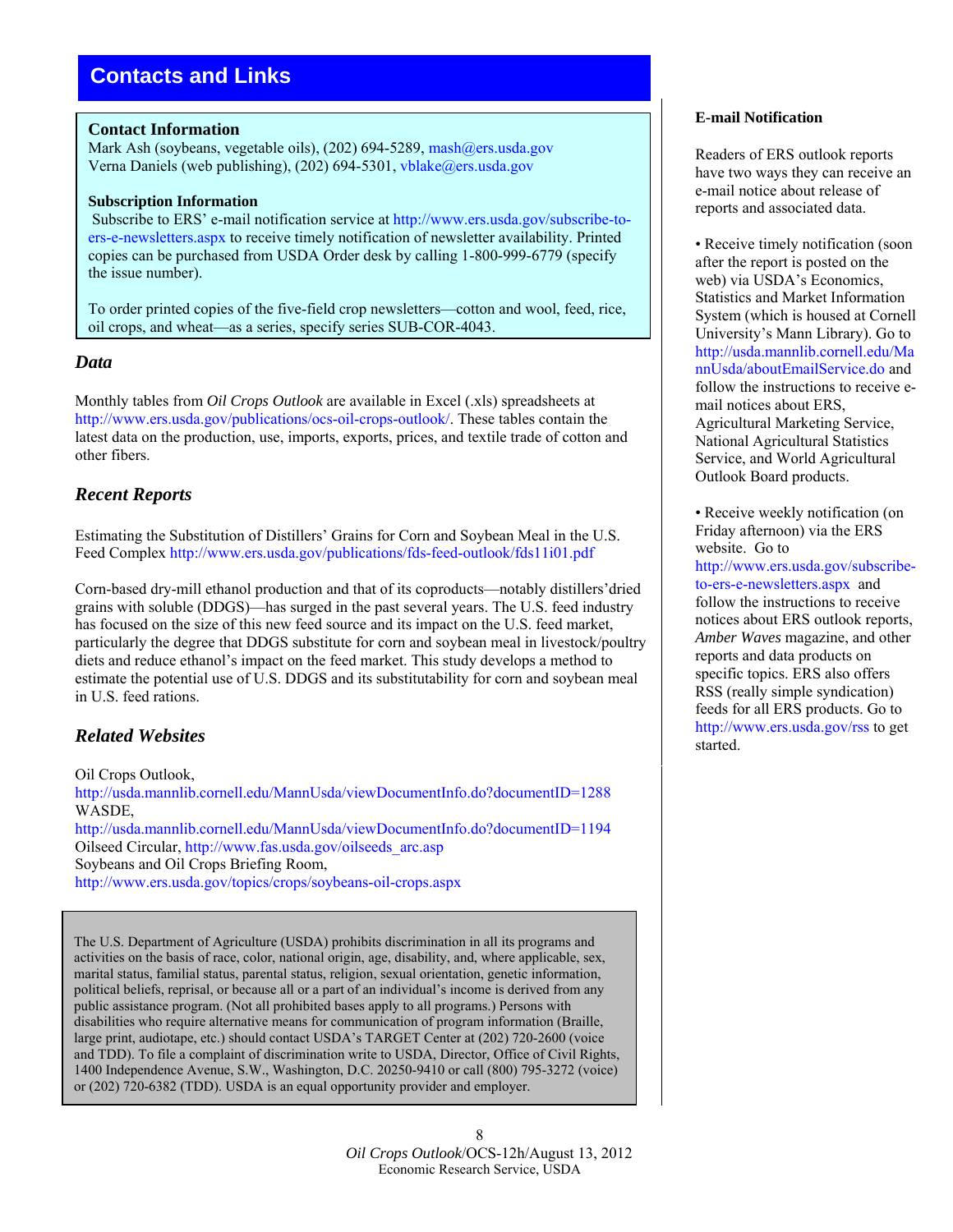<span id="page-8-0"></span>

| Table 1--Soybeans: Annual U.S. supply and disappearance |  |  |  |
|---------------------------------------------------------|--|--|--|
|---------------------------------------------------------|--|--|--|

|                        |                                                  | Area      | Yield |           | Supply     |         |       |       |                                                  | Use            |       |        |
|------------------------|--------------------------------------------------|-----------|-------|-----------|------------|---------|-------|-------|--------------------------------------------------|----------------|-------|--------|
| Year begin.            | Planted                                          | Harvested |       | Beginning |            |         |       | Crush | Seed, feed                                       |                |       | Ending |
| Sept. 1                |                                                  |           |       | stocks    | Production | Imports | Total |       | $&$ residual                                     | <b>Exports</b> | Total | stocks |
|                        | $---$ <i>Million acres</i> $---$ <i>Bu./acre</i> |           |       |           |            |         |       |       | --Million bushels------------------------------- |                |       |        |
| 2010/11                | 77.4                                             | 76.6      | 43.5  | 151       | 3.329      | 14      | 3.495 | 1.648 | 130                                              | 1.501          | 3.280 | 215    |
| $2011/12$ <sup>1</sup> | 75.0                                             | 73.6      | 41.5  | 215       | 3.056      | 15      | 3.286 | 1.690 | 101                                              | 1.350          | 3.141 | 145    |
| $2012/13^2$            | 76.1                                             | 74.6      | 36.1  | 145       | 2.692      | 20      | 2.857 | 1.515 | 117                                              | 1.110          | 2.742 | 115    |

Soybeans: Quarterly U.S. supply and disappearance

|               | Supply           |            |         |             |            | Use            |         |         |
|---------------|------------------|------------|---------|-------------|------------|----------------|---------|---------|
|               | <b>Beginning</b> |            |         | Crush, seed |            |                |         | Ending  |
|               | stocks           | Production | Imports | Total       | & residual | <b>Exports</b> | Total   | stocks  |
| 2010/11       |                  |            |         |             |            |                |         |         |
| Sep-Nov       | 150.9            | 3,329.2    | 3.7     | 3,483.8     | 587.7      | 618.0          | 1,205.7 | 2,278.1 |
| Dec-Feb       | 2,278.1          | $---$      | 4.9     | 2,283.0     | 481.2      | 553.0          | 1,034.2 | 1,248.8 |
| Mar-May       | 1,248.8          | $---$      | 2.9     | 1,251.7     | 408.0      | 224.5          | 632.5   | 619.3   |
| Jun-Aug       | 619.3            | $---$      | 2.9     | 622.2       | 301.3      | 105.8          | 407.2   | 215.0   |
| Total         |                  | 3,329.2    | 14.4    | 3,494.5     | 1,778.2    | 1,501.3        | 3,279.5 |         |
| 2011/12       |                  |            |         |             |            |                |         |         |
| Sep-Nov       | 215.0            | 3,056.0    | 2.8     | 3,273.9     | 479.7      | 424.3          | 904.0   | 2,369.9 |
| Dec-Feb       | 2,369.9          | $\cdots$   | 3.1     | 2,373.0     | 524.9      | 473.6          | 998.5   | 1,374.5 |
| Mar-May       | 1,374.5          | $---$      | 5.3     | 1,379.8     | 453.9      | 258.5          | 712.3   | 667.5   |
| Total to date |                  | 3,056.0    | 11.3    | 3,067.3     | 1,458.5    | 1,156.4        | 2,614.9 |         |

 $<sup>1</sup>$  Estimated.<sup>2</sup> Forecast.</sup>

Sources: USDA, National Agricultural Statistics Service, *Crop Production* and *Grain Stocks* and U.S. Department of Commerce, U.S. Census Bureau, *Foreign Trade Statistics.*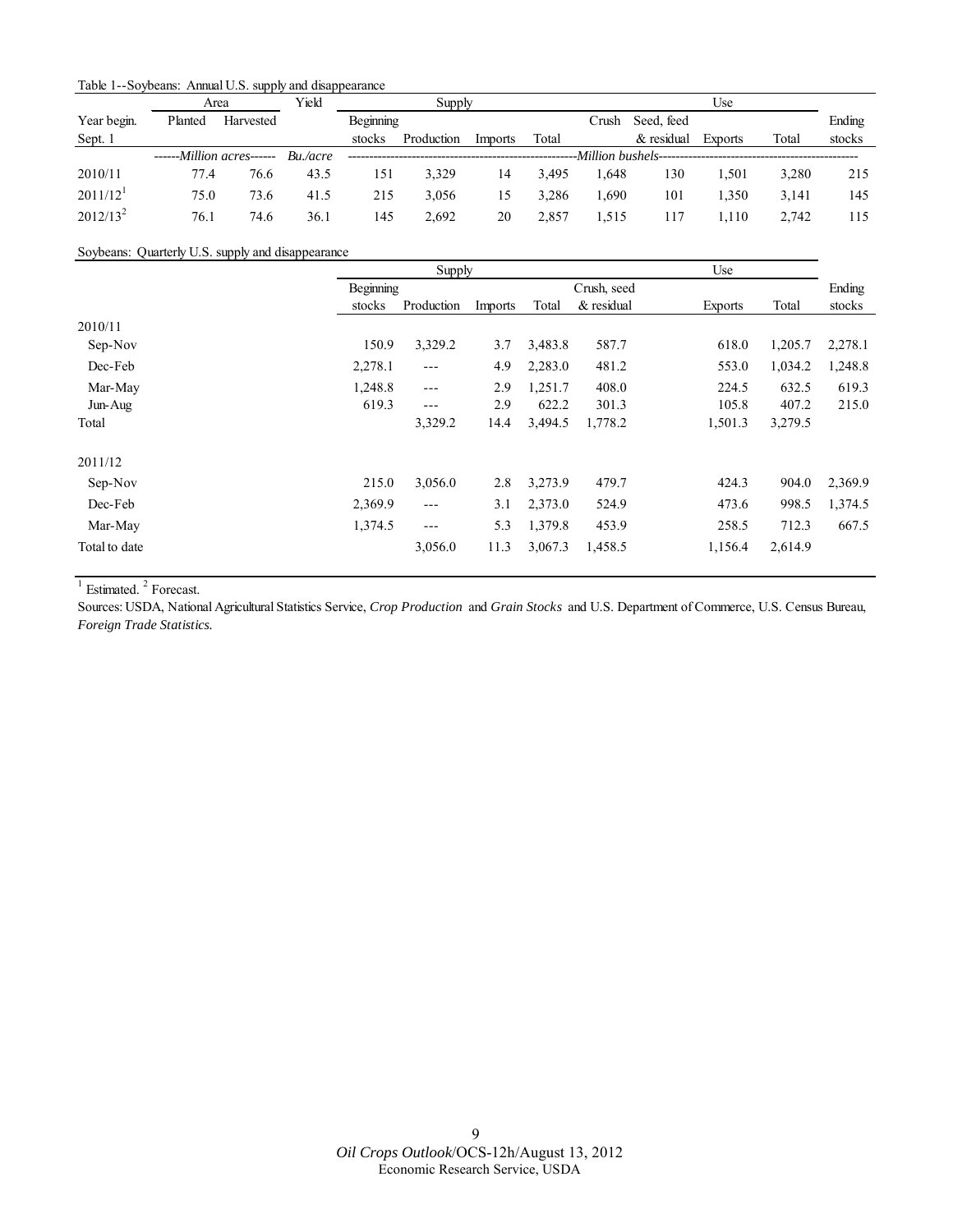<span id="page-9-0"></span>Table 2--Soybean meal: U.S. supply and disappearance

|                        |                  | Supply     |         |                  | Disappearance |         |        |        |  |  |  |
|------------------------|------------------|------------|---------|------------------|---------------|---------|--------|--------|--|--|--|
| Year begin.            | <b>Beginning</b> |            |         |                  |               |         |        | Ending |  |  |  |
| Oct. 1                 | stocks           | Production | Imports | Total            | Domestic      | Exports | Total  | stocks |  |  |  |
|                        |                  |            |         | 1,000 short tons |               |         |        |        |  |  |  |
| 2010/11                | 302              | 39,251     | 179     | 39,731           | 30,278        | 9,104   | 39,381 | 350    |  |  |  |
| $2011/12$ <sup>1</sup> | 350              | 40,900     | 200     | 41,450           | 31,650        | 9,500   | 41,150 | 300    |  |  |  |
| $2012/13^2$            | 300              | 36,000     | 300     | 36,600           | 29,300        | 7,000   | 36,300 | 300    |  |  |  |

Source: USDA, World Agricultural Outlook Board, *World Agricultural Supply and Demand Estimates*.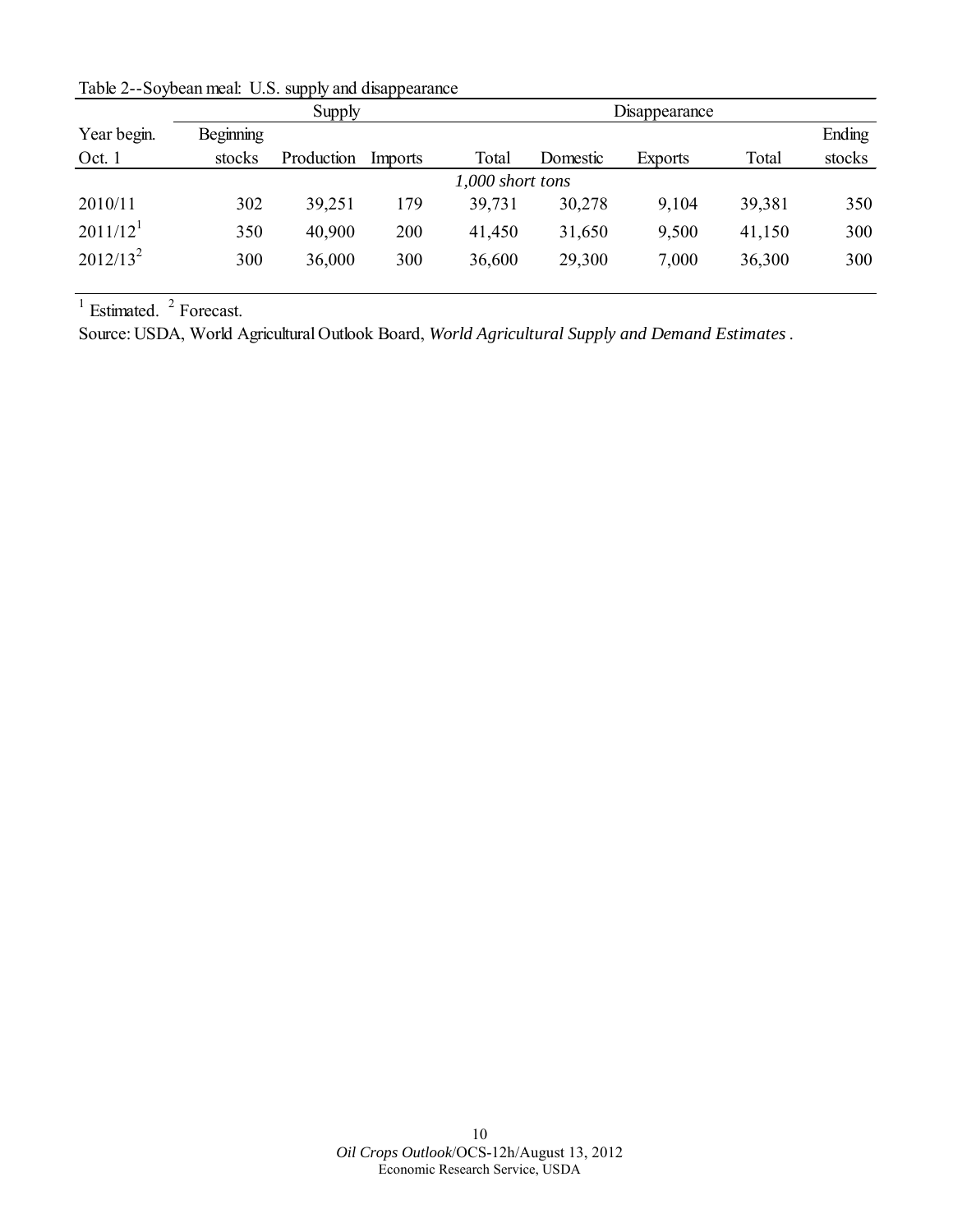|                        |           | Supply     |         |                |          |                |        |        |
|------------------------|-----------|------------|---------|----------------|----------|----------------|--------|--------|
| Year begin.            | Beginning | Production | Imports | Total          | Domestic | <b>Exports</b> | Total  | Ending |
| Oct. 1                 | stocks    |            |         |                |          |                |        | stocks |
|                        |           |            |         | Million pounds |          |                |        |        |
| 2010/11                | 3,406     | 18,888     | 159     | 22,452         | 16,794   | 3,233          | 20,027 | 2,425  |
| $2011/12$ <sup>1</sup> | 2,425     | 19,625     | 185     | 22,235         | 18,300   | 1,350          | 19,650 | 2,585  |
| $2012/13^2$            | 2,585     | 17,315     | 195     | 20,095         | 17,600   | 1,200          | 18,800 | 1,295  |
|                        |           |            |         |                |          |                |        |        |

<span id="page-10-0"></span>Table 3--Soybean oil: U.S. supply and disappearance

Source: USDA, World Agricultural Outlook Board, *World Agricultural Supply and Demand Estimates.*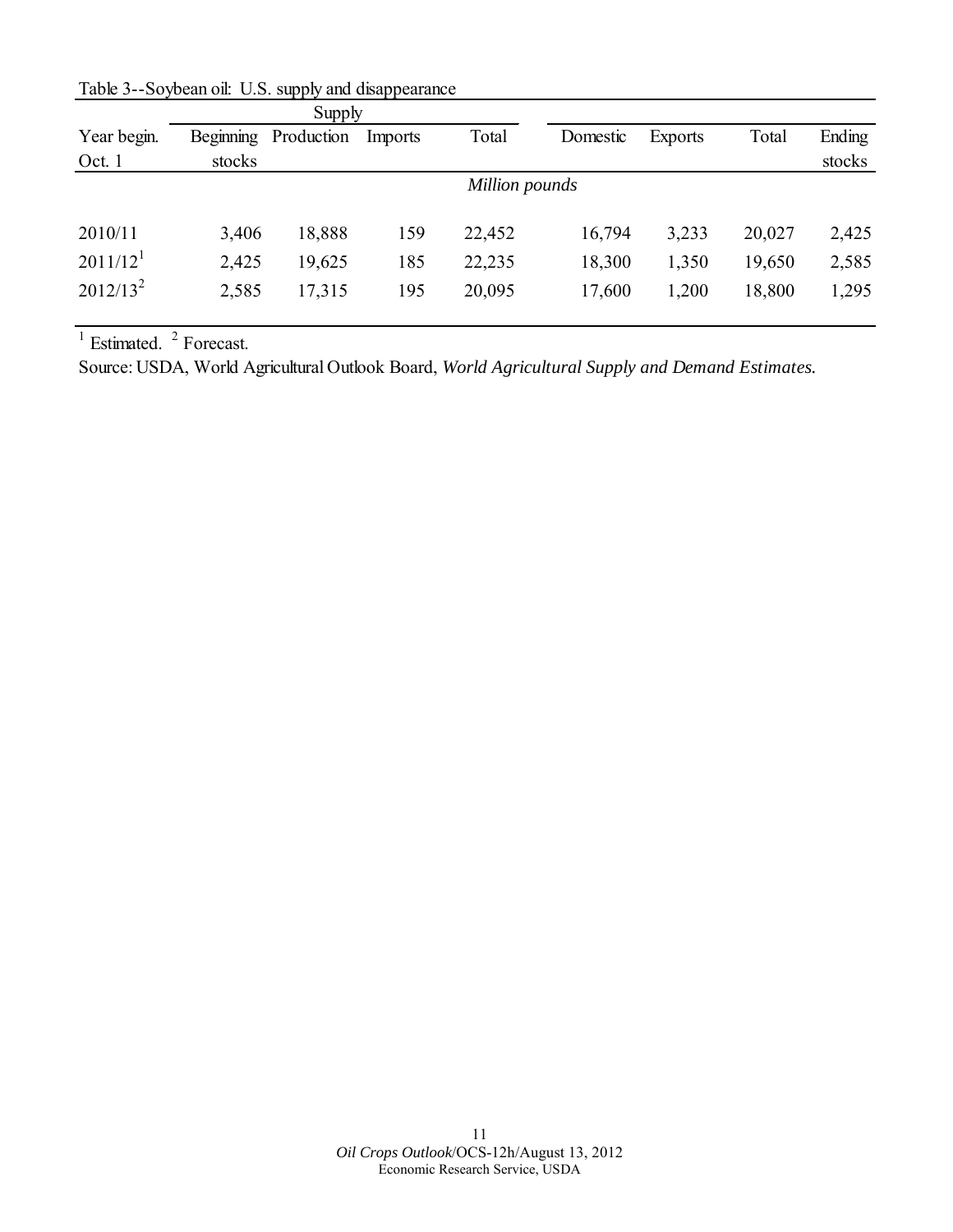<span id="page-11-0"></span>

|                        |           | Supply            |                | Disappearance    |  |       |               |       |       |        |
|------------------------|-----------|-------------------|----------------|------------------|--|-------|---------------|-------|-------|--------|
| Year begin.            | Beginning |                   |                |                  |  |       |               |       |       | Ending |
| Aug. $1$               |           | stocks Production | <i>Imports</i> | Total            |  |       | Crush Exports | Other | Total | stocks |
|                        |           |                   |                | 1,000 short tons |  |       |               |       |       |        |
|                        |           |                   |                |                  |  |       |               |       |       |        |
| 2010/11                | 342       | 6,098             | 0              | 6,440            |  | 2,563 | 275           | 2,984 | 5,822 | 618    |
| $2011/12$ <sup>1</sup> | 618       | 5,370             | 75             | 6,063            |  | 2,400 | 125           | 3,108 | 5,633 | 430    |
| $2012/13^2$            | 430       | 6,012             | 100            | 6,542            |  | 2,600 | 300           | 3,142 | 6,042 | 500    |

Sources: USDA*,* National Agricultural Statistics Service, *Crop Production* and U.S. Department of Commerce, U.S. Census Bureau, *Foreign Trade Statistics.*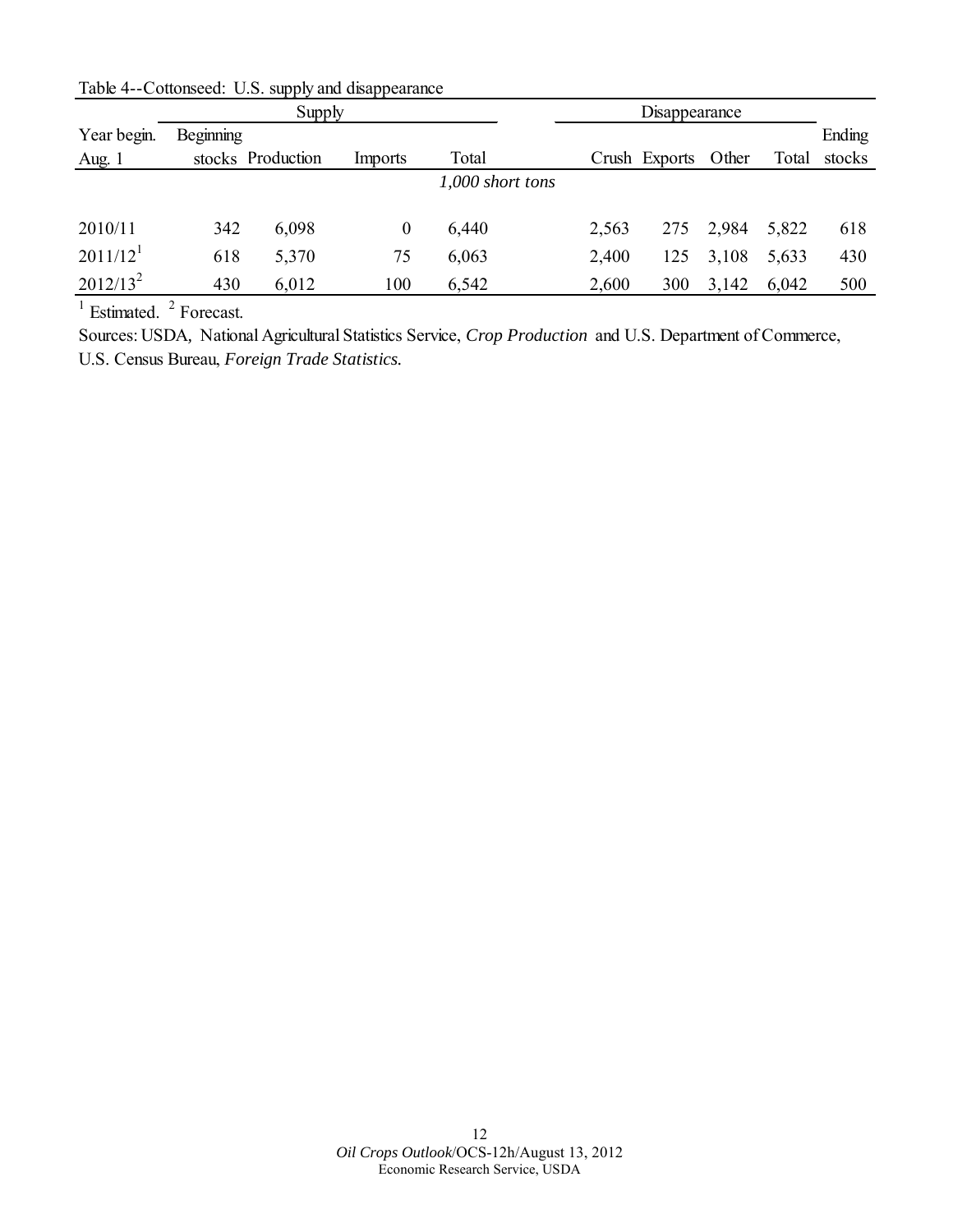|                      |           | Supply           |            |                  | Disappearance    |    |       |        |
|----------------------|-----------|------------------|------------|------------------|------------------|----|-------|--------|
| Year begin.          | Beginning |                  |            |                  |                  |    |       | Ending |
| Oct. 1               | stocks    | Imports          | Production | Total            | Domestic Exports |    | Total | stocks |
|                      |           |                  |            | 1,000 short tons |                  |    |       |        |
|                      |           |                  |            |                  |                  |    |       |        |
| 2010/11              | 54        | $\boldsymbol{0}$ | 1,163      | 1,217            | 1,080            | 93 | 1,172 | 45     |
| 2011/12 <sup>1</sup> | 45        | $\boldsymbol{0}$ | 1,090      | 1,135            | 1,000            | 85 | 1,085 | 50     |
| $2012/13^2$          | 50        | $\boldsymbol{0}$ | 1,170      | 1,220            | 1,085            | 85 | 1,170 | 50     |

<span id="page-12-0"></span>Table 5--Cottonseed meal: U.S. supply and disappearance

Source: USDA, Foreign Agricultural Service, *PS&D Online.*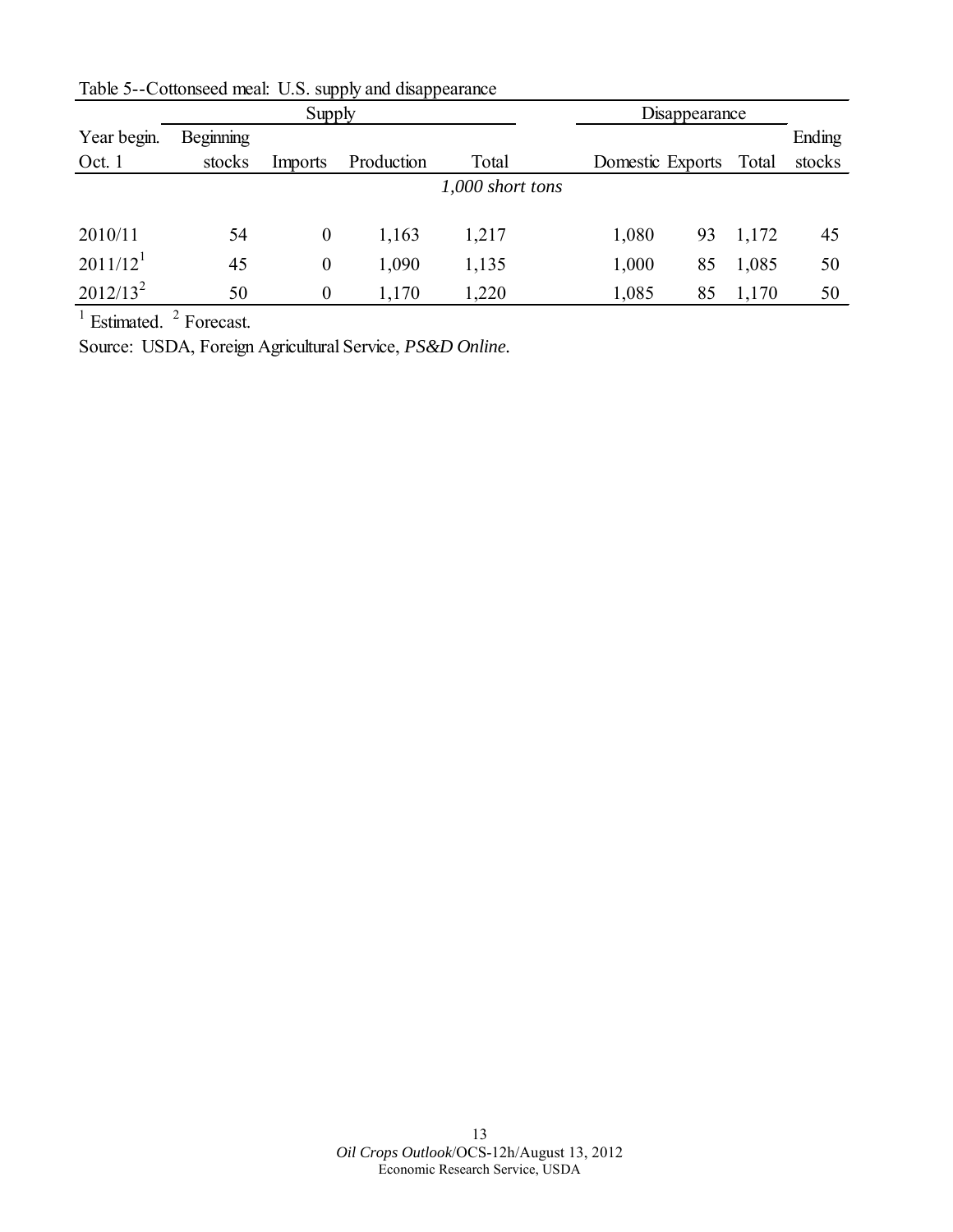|                      |           | Supply           |            | Disappearance  |                  |     |       |        |
|----------------------|-----------|------------------|------------|----------------|------------------|-----|-------|--------|
| Year begin.          | Beginning |                  |            |                |                  |     |       | Ending |
| Oct. 1               | stocks    | Imports          | Production | Total          | Domestic Exports |     | Total | stocks |
|                      |           |                  |            | Million pounds |                  |     |       |        |
|                      |           |                  |            |                |                  |     |       |        |
| 2010/11              | 93        | $\theta$         | 835        | 928            | 599              | 164 | 763   | 165    |
| 2011/12 <sup>1</sup> | 165       | 10               | 755        | 930            | 565              | 265 | 830   | 100    |
| $2012/13^2$          | 100       | $\boldsymbol{0}$ | 830        | 930            | 700              | 130 | 830   | 100    |

<span id="page-13-0"></span>Table 6--Cottonseed oil: U.S. supply and disappearance

Source: USDA, Foreign Agricultural Service, *PS&D Online.*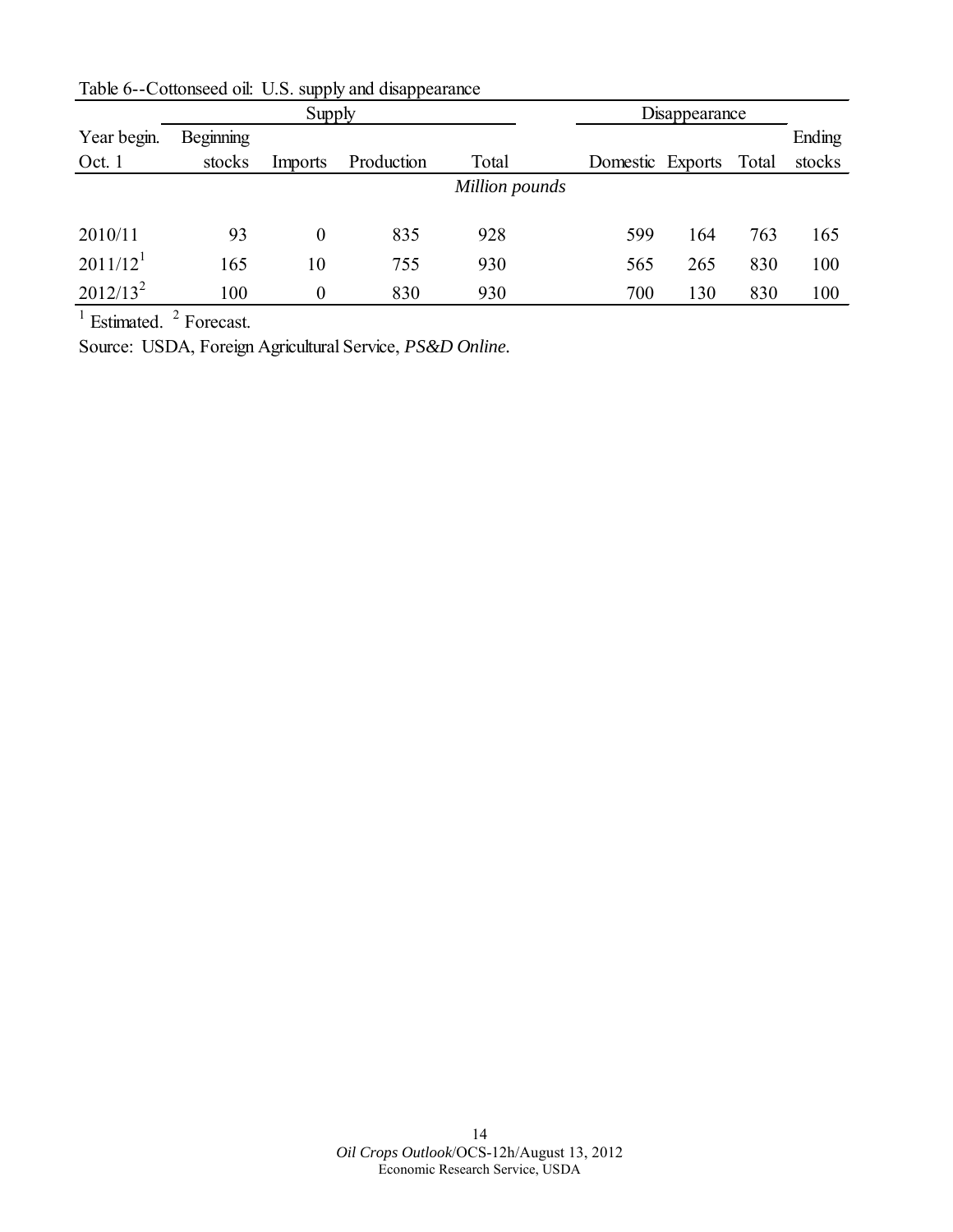<span id="page-14-0"></span>Table 7--Peanuts: U.S. supply and disappearance

|                        |         | Area      | Yield                              |           |                | Supply     |       |                |       | Disappearance |         |       |        |
|------------------------|---------|-----------|------------------------------------|-----------|----------------|------------|-------|----------------|-------|---------------|---------|-------|--------|
| Year begin.            | Planted | Harvested |                                    | Beginning |                |            |       | Domestic       |       | Seed $\&$     |         |       | Ending |
| Aug. 1                 |         |           |                                    |           | stocks Imports | Production | Total | food           | Crush | residual      | Exports | Total | stocks |
|                        |         |           | $---1.000$ acres $---$ Pounds/acre |           |                |            |       | Million pounds |       |               |         |       |        |
| 2010/11                | 1.288   | .255      | 3,312                              | 1.829     | 65             | 4.157      | 6.050 | 2,840          | 587   | 502           | 606     | 4,534 | 1,516  |
| $2011/12$ <sup>1</sup> | 1.141   | .098      | 3,313                              | 1.516     | 215            | 3,636      | 5.367 | 2,845          | 610   | 377           | 525     | 4,357 | 1,010  |
| $2012/13^2$            | 1,526   | .486      | 3,562                              | 1.010     | 100            | 5,293      | 6.403 | 2,939          | 595   | 520           | 665     | 4,719 | 1,684  |

 $<sup>1</sup>$  Estimated.  $<sup>2</sup>$  Forecast.</sup></sup>

Sources: USDA, National Agricultural Statistics Service, *Crop Production* and *Peanut Stocks and Processing,* and U.S. Department of Commerce, U.S. Census Bureau, *Foreign Trade Statistics.*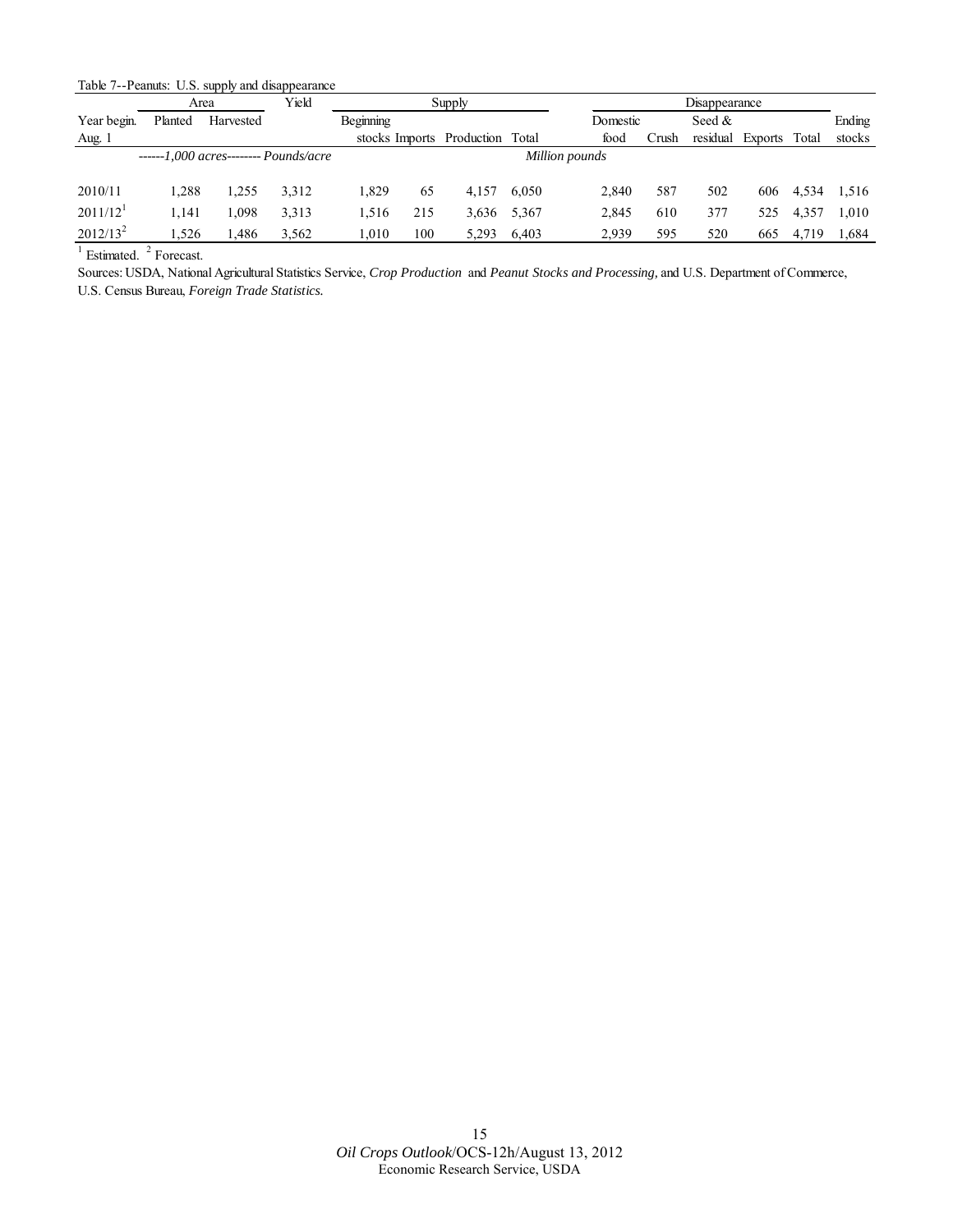<span id="page-15-0"></span>Table 8--Oilseed prices received by U.S. farmers

| Marketing            |             |         | Soybeans <sup>2</sup> Cottonseed <sup>3</sup> Sunflowerseed <sup>2</sup> | $Cano\overline{la^{4}}$ | Peanuts <sup>3</sup>                            | Flaxseed <sup>4</sup> |
|----------------------|-------------|---------|--------------------------------------------------------------------------|-------------------------|-------------------------------------------------|-----------------------|
| year                 |             |         |                                                                          |                         |                                                 |                       |
|                      | \$/bushel   | \$/ton  | $\frac{L}{W}$                                                            |                         | \$/cwt. Cents/pound                             | \$/bushel             |
| 2001/02              | 4.38        | 90.50   | 9.62                                                                     | 8.77                    | 23.40                                           | 4.29                  |
| 2002/03              | 5.53        | 101.00  | 12.10                                                                    | 10.60                   | 18.20                                           | 5.77                  |
| 2003/04              | 7.34        | 117.00  | 12.10                                                                    | 10.60                   | 19.30                                           | 5.88                  |
| 2004/05              | 5.74        | 107.00  | 13.70                                                                    | 10.70                   | 18.90                                           | 8.07                  |
| 2005/06              | 5.66        | 96.00   | 12.10                                                                    | 9.62                    | 17.30                                           | 5.94                  |
| 2006/07              | 6.43        | 111.00  | 14.50                                                                    | 11.90                   | 17.70                                           | 5.80                  |
| 2007/08              | 10.10       | 162.00  | 21.70                                                                    | 18.30                   | 20.50                                           | 13.00                 |
| 2008/09              | 9.97        | 223.00  | 21.80                                                                    | 18.70                   | 23.00                                           | 12.70                 |
| 2009/10              | 9.59        | 158.00  | 15.10                                                                    | 16.20                   | 21.70                                           | 8.15                  |
| 2010/11              | 11.30       | 161.00  | 23.30                                                                    | 19.30                   | 22.50                                           | 12.20                 |
| 2011/12 <sup>1</sup> | 12.45       | 259.00  | 28.90                                                                    | 24.00                   | 31.70                                           | 14.00                 |
| 2012/13 <sup>1</sup> | 15.00-17.00 | 295-325 |                                                                          |                         | 24.10-27.40 25.35-28.65 30.85-34.15 13.00-15.00 |                       |
| 2010/11              |             |         |                                                                          |                         |                                                 |                       |
| September            | 9.98        | 154.00  | 18.10                                                                    | 17.40                   | 19.90                                           | 10.80                 |
| October              | 10.20       | 158.00  | 19.90                                                                    | 18.20                   | 21.40                                           | 11.80                 |
| November             | 11.10       | 162.00  | 18.70                                                                    | 19.10                   | 22.30                                           | 12.60                 |
| December             | 11.60       | 163.00  | 20.60                                                                    | 19.50                   | 24.00                                           | 13.10                 |
| January              | 11.60       | 165.00  | 21.90                                                                    | 20.30                   | 23.00                                           | 13.80                 |
| February             | 12.70       | 172.00  | 27.40                                                                    | 20.40                   | 23.50                                           | 15.30                 |
| March                | 12.70       | NA      | 28.30                                                                    | 23.40                   | 23.40                                           | 13.70                 |
| April                | 13.10       | NA      | 28.80                                                                    | 24.80                   | 23.10                                           | 13.50                 |
| May                  | 13.20       | NA      | 30.00                                                                    | 23.50                   | 22.80                                           | 14.20                 |
| June                 | 13.20       | NA      | 29.00                                                                    | 25.10                   | 23.30                                           | 15.40                 |
| July                 | 13.20       | NA      | 30.40                                                                    | 24.30                   | 23.90                                           | 15.40                 |
| August               | 13.40       | 213.00  | 32.20                                                                    | 23.10                   | 23.20                                           | 14.30                 |
| 2011/12              |             |         |                                                                          |                         |                                                 |                       |
| September            | 12.20       | 245.00  | 32.90                                                                    | 23.20                   | 23.20                                           | 13.50                 |
| October              | 11.70       | 245.00  | 29.60                                                                    | 22.70                   | 28.30                                           | 13.90                 |
| November             | 11.70       | 269.00  | 29.00                                                                    | 23.30                   | 33.10                                           | 14.00                 |
| December             | 11.50       | 264.00  | 29.60                                                                    | 23.00                   | 30.80                                           | 13.60                 |
| January              | 11.90       | 281.00  | 28.70                                                                    | 23.30                   | 33.60                                           | 13.60                 |
| February             | 12.20       | 275.00  | 29.60                                                                    | 24.80                   | 32.90                                           | 13.30                 |
| March                | 13.00       | NA      | 28.50                                                                    | 27.10                   | 34.80                                           | 13.80                 |
| April                | 13.70       | NA      | 28.50                                                                    | 27.80                   | 35.10                                           | 14.10                 |
| May                  | 14.00       | NA      | 29.00                                                                    | 27.70                   | 33.80                                           | 14.90                 |
| June                 | 13.90       | NA      | 27.30                                                                    | 27.40                   | 34.40                                           | 12.90                 |
| $\text{July}^1$      | 15.60       | NA      | 25.50                                                                    | 26.50                   | 35.30                                           | 13.20                 |

 $1$  Preliminary.  $2$  September-August.  $3$ August-July.  $4$  July-June.

NA = Not available.

Source: USDA, National Agricultural Statistics Service, *Agricultural Prices.* 

16

*Oil Crops Outlook*/OCS-12h/August 13, 2012 Economic Research Service, USDA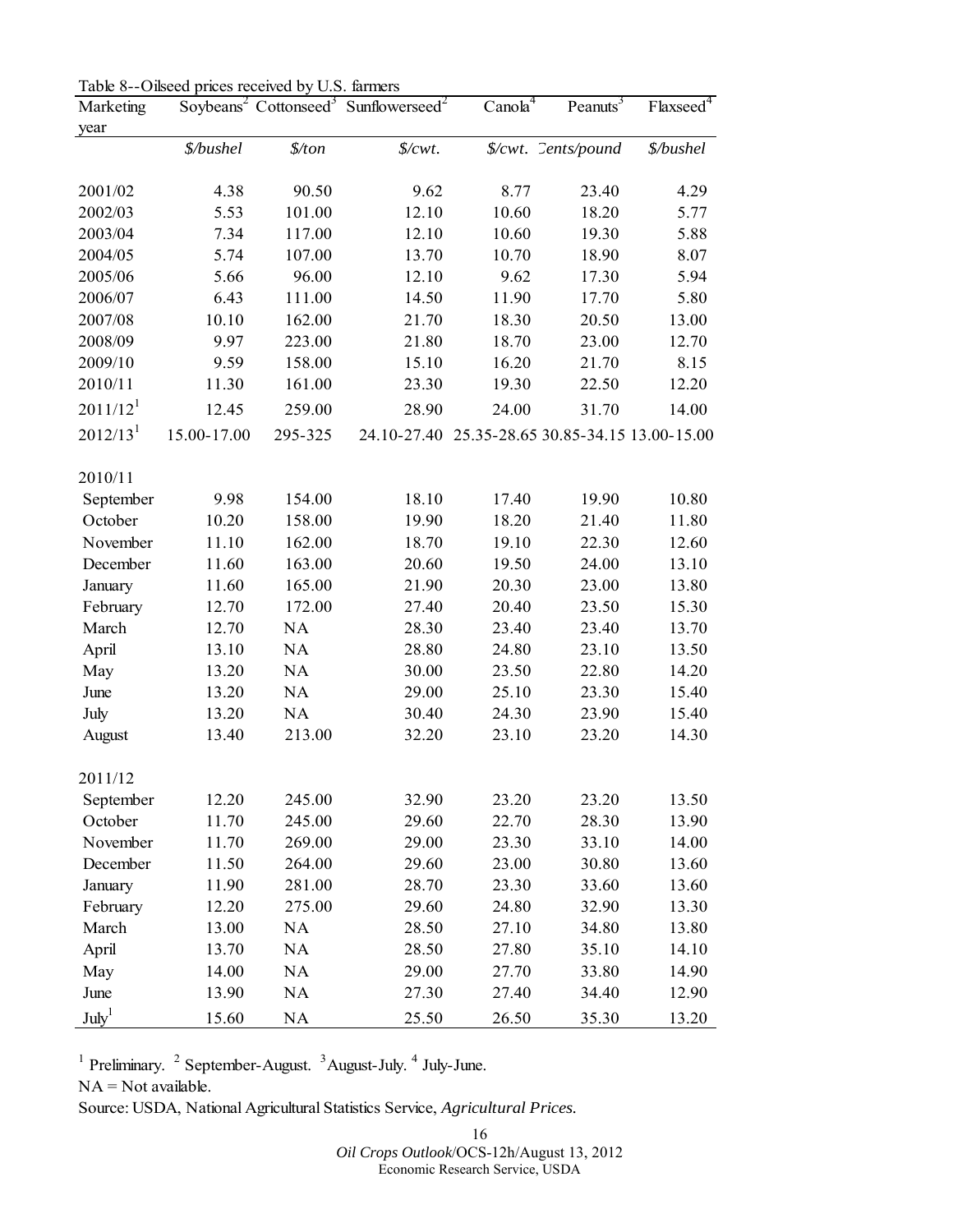<span id="page-16-0"></span>

| Table 9--U.S. vegetable oil and fats prices |  |  |
|---------------------------------------------|--|--|
|                                             |  |  |

| Marketing            | Soybean          | Cottonseed            | Sunflower        | Canola           | Peanut                         | Corn             | Lard <sup>6</sup> | Edible        |  |  |  |  |  |
|----------------------|------------------|-----------------------|------------------|------------------|--------------------------------|------------------|-------------------|---------------|--|--|--|--|--|
| year                 | oil <sup>2</sup> | $\Omega$ <sup>3</sup> | $\mathrm{oil}^4$ | oil <sup>4</sup> | oil <sup>5</sup>               | oil <sup>6</sup> |                   | $t$ allow $6$ |  |  |  |  |  |
| Cents/pound          |                  |                       |                  |                  |                                |                  |                   |               |  |  |  |  |  |
|                      |                  |                       |                  |                  |                                |                  |                   |               |  |  |  |  |  |
| 2001/02              | 16.46            | 17.98                 | 23.25            | 23.45            | 32.23                          | 19.14            | 13.55             | 13.87         |  |  |  |  |  |
| 2002/03              | 22.04            | 37.75                 | 33.13            | 29.75            | 46.70                          | 28.17            | 18.13             | 17.80         |  |  |  |  |  |
| 2003/04              | 29.97            | 31.21                 | 33.42            | 33.76            | 60.84                          | 28.43            | 26.13             | 22.37         |  |  |  |  |  |
| 2004/05              | 23.01            | 28.01                 | 43.71            | 30.78            | 53.63                          | 27.86            | 21.80             | 18.48         |  |  |  |  |  |
| 2005/06              | 23.41            | 29.47                 | 40.64            | 31.00            | 44.48                          | 25.18            | 21.74             | 18.16         |  |  |  |  |  |
| 2006/07              | 31.02            | 35.70                 | 58.03            | 40.57            | 52.99                          | 31.80            | 28.43             | 27.32         |  |  |  |  |  |
| 2007/08              | 52.03            | 73.56                 | 91.15            | 65.64            | 94.53                          | 69.40            | 40.85             | 41.68         |  |  |  |  |  |
| 2008/09              | 32.16            | 37.10                 | 50.24            | 39.54            | 78.49                          | 32.75            | 26.72             | 25.47         |  |  |  |  |  |
| 2009/10              | 35.95            | 40.27                 | 52.80            | 42.88            | 59.62                          | 39.29            | 31.99             | 32.26         |  |  |  |  |  |
| 2010/11              | 53.20            | 54.50                 | 86.12            | 58.68            | 77.24                          | 60.76            | 51.52             | 51.34         |  |  |  |  |  |
| 2011/12 <sup>1</sup> | 51.75            | 53.00                 | 84.00            | 57.00            | 100.15                         | 55.75            | 53.50             | 51.25         |  |  |  |  |  |
| $2012/13^1$          | 53.0-57.0        | 55.0-59.0             | 88.0-92.0        |                  | 58.0-62.0 97.5-101.5 58.5-62.5 |                  | 49.0-53.0         | 48.5-52.5     |  |  |  |  |  |
|                      |                  |                       |                  |                  |                                |                  |                   |               |  |  |  |  |  |
| 2010/11              |                  |                       |                  |                  |                                |                  |                   |               |  |  |  |  |  |
| October              | 44.02            | 47.20                 | 56.00            | 51.45            | 71.40                          | 47.50            | 46.64             | 37.00         |  |  |  |  |  |
| November             | 47.62            | 50.75                 | 63.00            | 53.63            | 75.13                          | 51.96            | 37.32             | 41.75         |  |  |  |  |  |
| December             | 51.51            | 54.00                 | 62.90            | 58.25            | 77.90                          | 54.71            | 38.30             | 45.00         |  |  |  |  |  |
| January              | 53.84            | 55.92                 | 74.13            | 59.50            | 80.06                          | 57.91            | 48.50             | 50.10         |  |  |  |  |  |
| February             | 54.21            | 56.75                 | 85.63            | 60.13            | 79.63                          | 63.39            | 49.60             | 49.90         |  |  |  |  |  |
| March                | 54.07            | 55.50                 | 96.75            | 60.25            | 77.50                          | 67.72            | 52.00             | 51.75         |  |  |  |  |  |
| April                | 56.65            | 57.70                 | 101.20           | 62.05            | 78.70                          | 68.89            | 51.50             | 52.83         |  |  |  |  |  |
| May                  | 56.09            | 56.06                 | 103.75           | 60.19            | 82.81                          | 68.33            | 54.31             | 53.87         |  |  |  |  |  |
| June                 | 55.68            | 55.25                 | 103.25           | 59.56            | 78.50                          | 66.70            | 56.75             | 57.41         |  |  |  |  |  |
| July                 | 55.16            | 54.75                 | 97.00            | 60.70            | 88.05                          | 62.00            | 63.00             | 60.89         |  |  |  |  |  |
| August               | 54.39            | 54.75                 | 95.00            | 60.00            | 95.56                          | 62.00            | 58.96             | 56.35         |  |  |  |  |  |
| September            | 55.13            | 55.35                 | 94.80            | 58.45            | 97.50                          | 57.95            | 61.33             | 59.28         |  |  |  |  |  |
| 2011/12              |                  |                       |                  |                  |                                |                  |                   |               |  |  |  |  |  |
| October              | 51.73            | 51.56                 | 92.50            | 56.81            | 97.00                          | 54.24            | 61.10             | 52.09         |  |  |  |  |  |
| November             | 51.44            | 50.50                 | 91.00            | 56.13            | 98.75                          | 53.98            | 48.86             | 45.51         |  |  |  |  |  |
| December             | 50.17            | 51.10                 | 91.00            | 55.40            | 96.10                          | 53.36            | 48.71             | 50.78         |  |  |  |  |  |
| January              | 50.99            | 52.19                 | 88.75            | 55.06            | 95.81                          | 54.00            | <b>NA</b>         | 51.10         |  |  |  |  |  |
| February             | 52.36            | 54.56                 | 86.00            | 56.94            | 95.00                          | 56.30            | 52.55             | 53.17         |  |  |  |  |  |
| March                | 53.43            | 55.95                 | 82.00            | 59.10            | 96.60                          | 59.31            | 54.60             | 52.24         |  |  |  |  |  |
| April                | 54.96            | 56.88                 | 79.00            | 60.94            | 102.38                         | 60.75            | 52.59             | 49.00         |  |  |  |  |  |
|                      | 50.69            | 52.00                 | 80.00            | 55.88            | 106.13                         | 58.05            | 54.82             | 55.48         |  |  |  |  |  |
| May                  | 48.65            | 50.05                 | 80.20            | 54.10            | 111.00                         | 52.90            | 54.83             | 49.88         |  |  |  |  |  |
| June                 |                  |                       |                  |                  |                                |                  |                   |               |  |  |  |  |  |
| July <sup>1</sup>    | 51.96            | 53.75                 | 78.00            | 57.44            | 110.00                         | 54.76            | 53.00             | 49.13         |  |  |  |  |  |

<sup>1</sup> Preliminary.  $2$  Decatur, IL.  $3$  PBSY Greenwood, MS.  $4$  Midwest.  $5$  Southeast mills.  $6$  Chicago.

Sources: USDA, Agricultural Marketing Service, *Monthly Feedstuff Prices* and *Milling and Baking News.* 

17 *Oil Crops Outlook*/OCS-12h/August 13, 2012

Economic Research Service, USDA